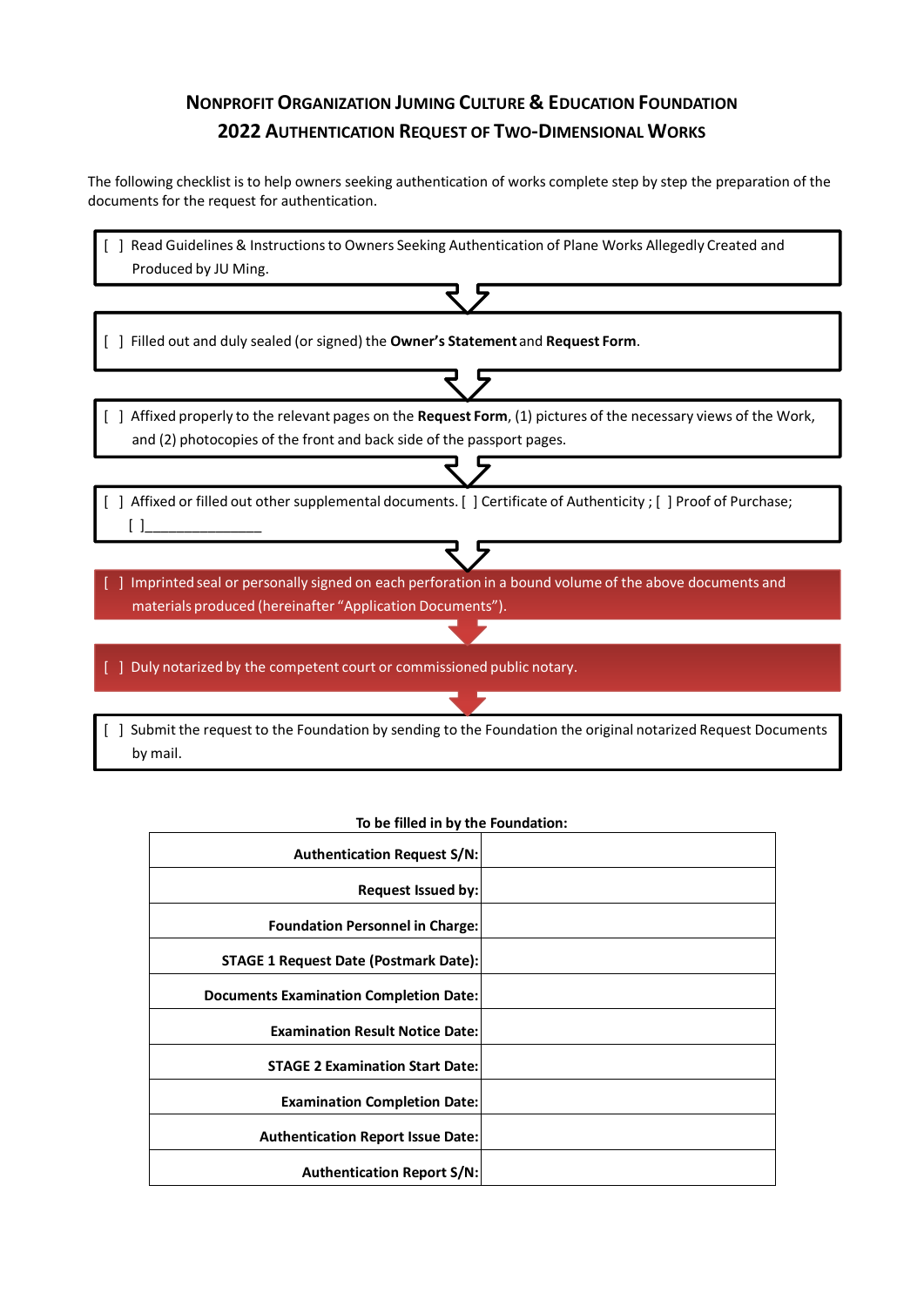## **I. OWNER'S STATEMENT**

To: Nonprofit Organization Juming Culture & Education Foundation

I, \_\_\_\_\_\_\_\_\_\_\_\_\_\_\_\_\_\_\_\_\_\_\_\_\_\_\_\_\_\_\_, the undersigned, holding Passport No. \_\_\_\_\_\_\_\_\_\_\_\_\_\_\_\_\_ hereby represent.

That I am the legal owner of the Work presented herewith to your Foundation for authentication;

That I am willing to solely bear all responsibilities and consequences arising from any false or untrue representation given in the Application or third party claims with respect to the Work; and

That I agree to and accept the Guidelines & Instructions to Owners Seeking Authentication of Two-Dimensional Works 2022 Allegedly Created and Produced by JU Ming established by your Foundation and will provide necessary assistance to the Foundation for the purpose of the authentication work.

I present these documents on my request for authentication by your Foundation: this signed Statement, a photocopy of the Guidelines & Instructions to Owners Seeking Authentication of Two-Dimensional Works 2022 Allegedly Created and Produced by JU Ming, the signed Request Form, pictures of the Work, a photocopy of the front and back pages each of my passport, photocopy of the bank receipt on my remittance of the authentication fee, Certificate of Authenticity and Proof of Purchase, and supplemental information.

I hereby further represent that all of the above documents were prepared by me, that I carefully read and understand them each, and that the identification paper and all information and materials I provide for the purpose of my request for authentication are truthful and accurate with no contravention of law.

| Signed by: | (Signature) |
|------------|-------------|
|            |             |

| Full Name (in block): |  |
|-----------------------|--|
| Passport No.          |  |
| Address:              |  |
| Telephone:            |  |

Date: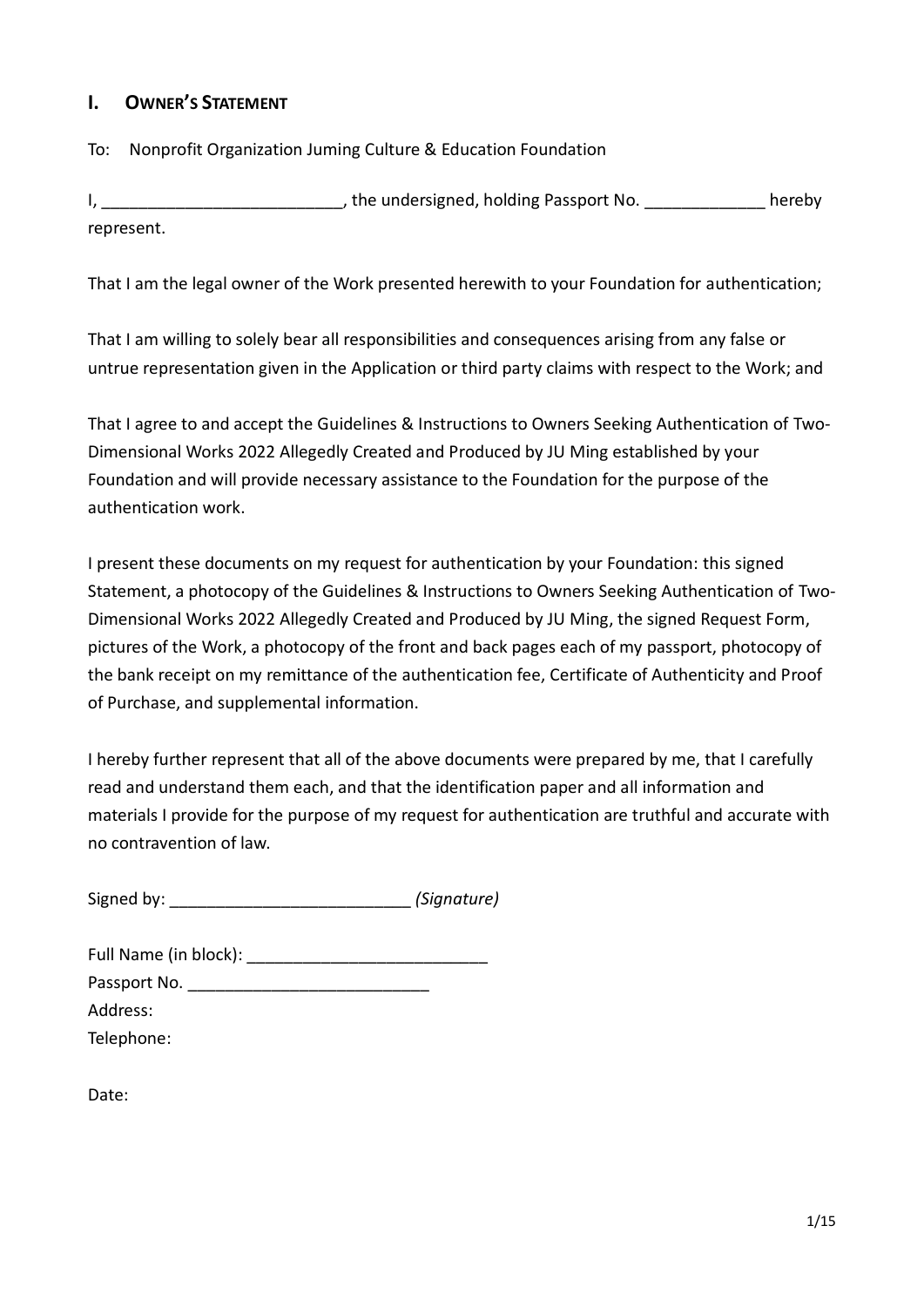## **II. 2022** GUIDELINES & INSTRUCTIONS TO OWNERS SEEKING AUTHENTICATION OF **TWO DIMENSIONAL WORKS ALLEGEDLY CREATED AND PRODUCED BY JU MING**

These Guidelines and Instructions are established to assist domestic and overseas owners seeking authentication of the Two-Dimensional work(s) allegedly created and produced by JU Ming.

## **1. Time Limit for Issuing Requests**

The Foundation will accept completed and duly notarized Request Appications delivered by mail addressed to the Foundation bearing a postmark date within the period from April 1st through May 31st, 2022.

## **2. Works Acceptable for Examination**

The Foundation will examine Two-Dimensional works created and produced by and only by JU Ming (hereinafter "WORK"), including oil paintings, watercolor paintings, block prints, Chinese ink and wash paintings, and collage artworks. The Foundation holds the sole discretion to accept or refuse the request. Each request application shall be issued on and for one and only one single piece of WORK.

## **3. Legal Owner Only**

The applicant of the Authentication shall be the legal owner of the WORK; the application submitted by a designated person or a non-owner person will not be accepted by the Foundation. In addition, the documents of the request for authentication shall require the owner autograph on his or her own behalf.

## **4. Request Documents Notarization**

Owner(s) seeking authentication of a WORK are advised to read and understand thoroughly the Guidelines & Instructions and prepare required forms and documents truthfully and accurately (hereinafter "Request Documents"). The Request Documents must be bound in a binder bearing the Owner's personal seal or signature on each perforation with duly notarized by the court or a commissioned public notary. The request for authentication shall then be submitted to the Foundation by mail with One notarized Request Documents. For the purpose of the Owner's request for authentication by the Foundation, Request Documents mean --

- (1) A signed Owner's Statement;
- (2) A photocopy of the 2022 Guidelines & Instructions to Owner(s) Seeking Authentication of Two-Dimensional Works Owned and Allegedly Created and Produced by JU Ming;
- (3) A signed Request Form;

1

- (4) Pictures of the WORK proposed for authentication;
- (5) Photocopy of the front and back pages each of the Owner's Passport;
- (6) Photocopy of the bank receipt on the wired Payment of the Authentication Fee;<sup>1</sup>
- (7) Certificate of Authenticity and Proof of Purchase;
- (8) Supplemental Information *(Optional)*.

<sup>1</sup> *To be affixed by the Foundation: Payment shall be wired upon receiving written notice of Stage One result, and the receipt for remittance shall be faxed to the Foundation.*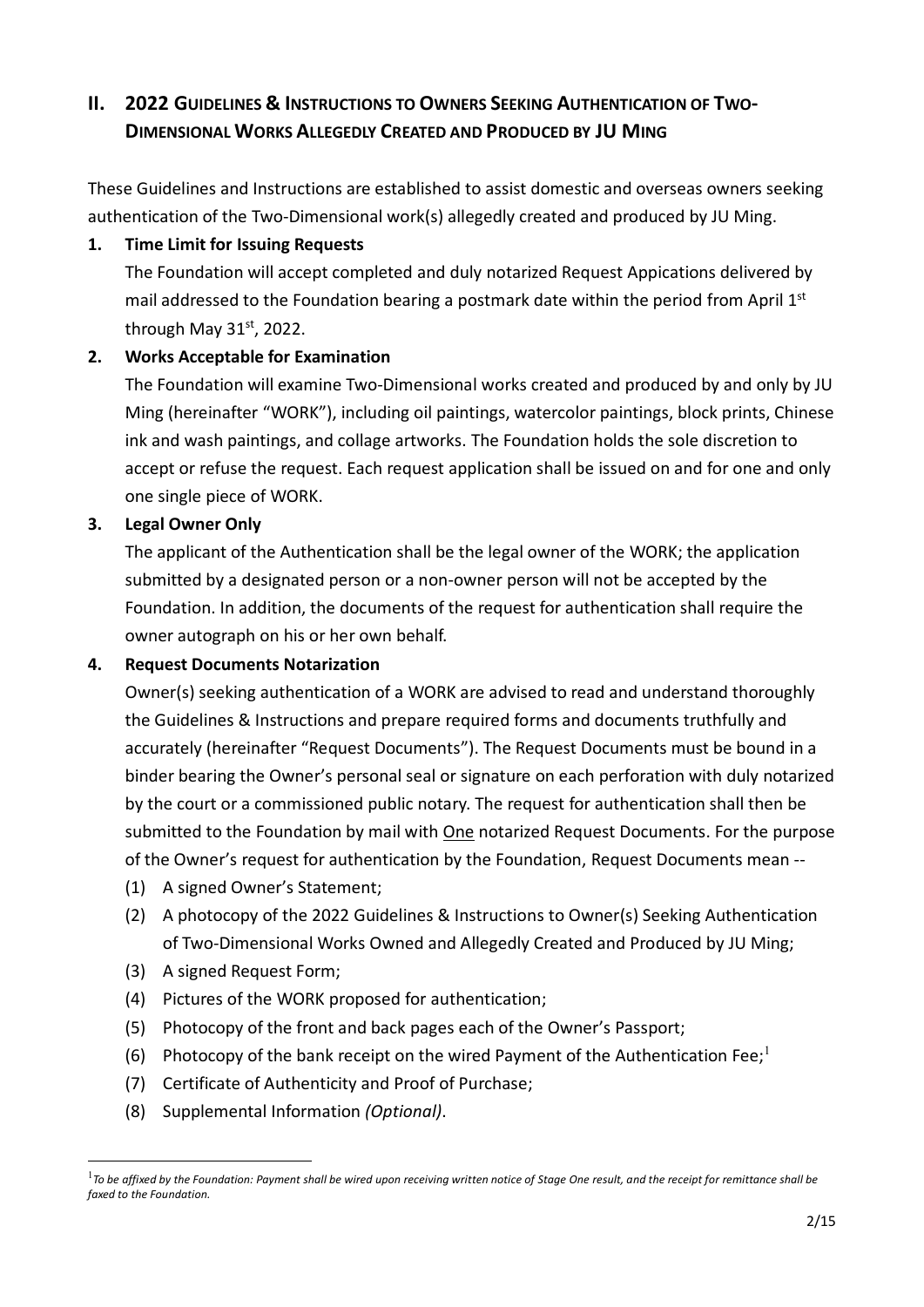## *5.* **Authentication Procedur***e*

The authentication is processed by three stages as follows (with estimated timeframe):



- (1) **STAGE 1**: Examination of Request Documents (2022/04/01 2022/05/31)
	- a. The application review period is between April  $1<sup>st</sup>$  and May 31<sup>st</sup>, 2022. The Foundation will notify the applicant in July 2022 whether the Foundation will advance its authentication process to Stage Two, examination of the actual artwork.
	- b. The applicant shall not modify the forms and content within this application. Violators' applications will be refused.
	- c. Once submitted, the application will not be returned, regardless of the result from Stage One review.
- (2) **STAGE 2**: Examination of WORK (The Foundation is entitled to retain the WORK for 80 working days or longer if needed.)

Submittal Period: The Foundation will notify individual applicant with detailed instruction for stage two authentications.

- a. WORK Delivery of the WORK and provision of the original Certificate of Authenticity from previous owner(s)
	- (a) The WORK shall be delivered to the designated location within the designated period of time for examination by the Foundation. Should the Owner failed to deliver the WORK within 3 working days after receiving the relevant reminder from the Foundation, the Foundation may forthwith terminate all subsequent operation of the authentication, in which case, no payments received from the Owner will be refunded.
	- (b) The Foundation will receive and examine the WORK only. Owner(s) are advised to remove all objects (if any) attached to the WORK in advance (such as the frame).
	- (c) Upon the receipt of the WORK, which is submitted to the Foundation for the request of Authentication by the owner or his or her designate (with a Letter of Authorization duly signed by the owner in the Foundation–prepared template), the Foundation will photograph the WORK to file the its condition and issue the evidence of receipt addressed to the owner, which evidence will be presented to the Foundation to retrieve the WORK.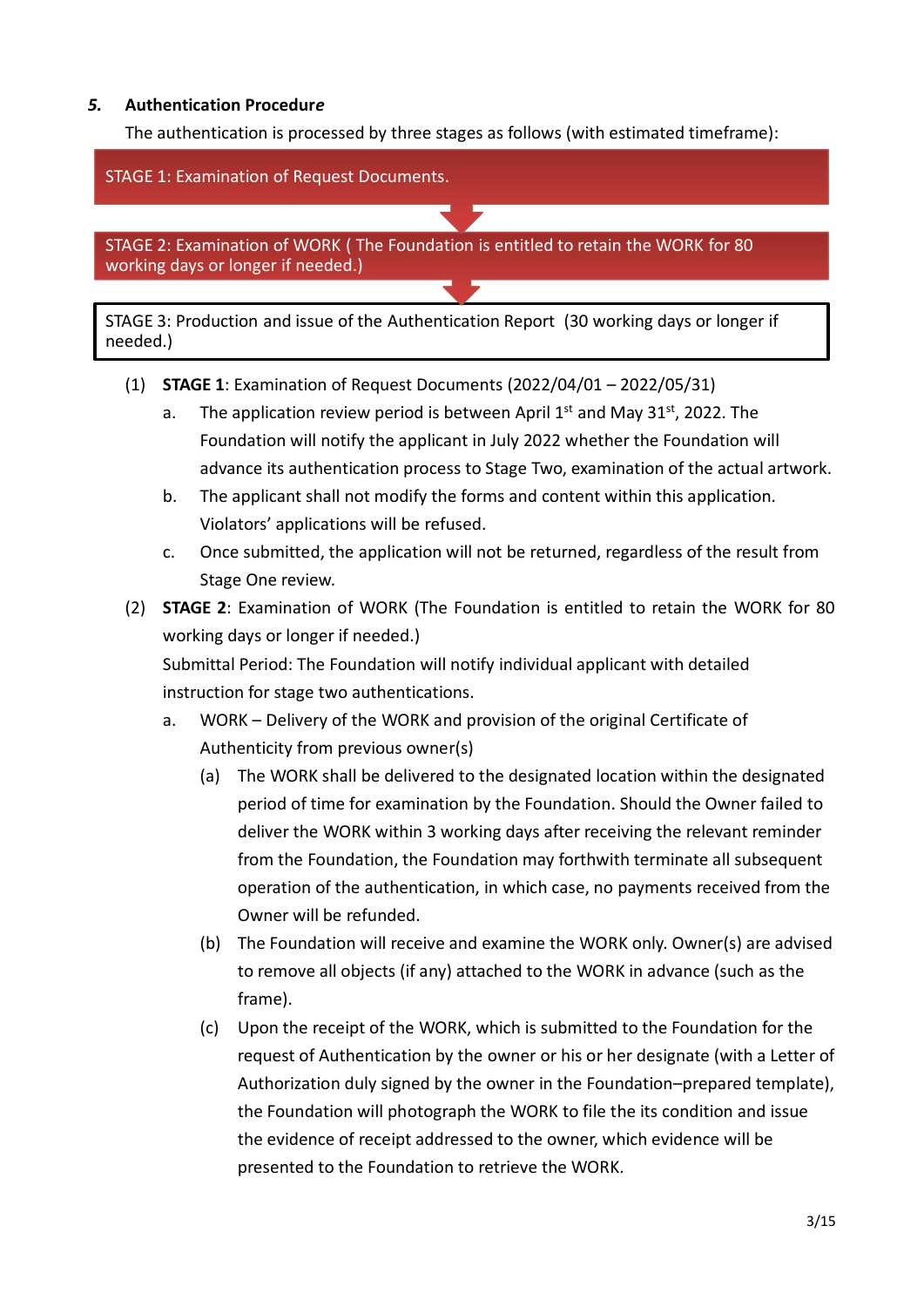- (d) If Certificate of Authenticity from previous owner(s) are available, the original copy is required.
- (e) During the period in which the WORK and original Certificate of Authenticity from previous owner(s) are retained at the Foundation, the WORK and Certificate shall be protected with existing security measures. In cases of theft or damages caused by unlawful intrusion, force majeure, or limitations of existing security measures, the Foundation shall not be held liable.
- (f) The Foundation may, where necessary and/or in consideration of the examiner's opinion, extend the schedule for retaining the WORK. In such case, the Foundation will keep the Owner informed of the reason(s) for and the duration of the extension.
- b. WORK Retrieval of the WORK and original Certificate of Authenticity from previous owner(s)
	- (a) The applicant or his or her designate (with a Letter of Authorization duly signed by the owner in the Foundation–prepared template) shall retrieve the WORK and the original Certificate of Authenticity from previous owner(s) with the reserved copy of evidence of receipt within 10 working days after receiving phone notification from the Foundation.
	- (b) The applicant hereby acknowledge that the color and luster of photograph of the WORK taken when it is submitted to the Foundation may vary from its true ones due to the different models of the equipment and the circumstances of lighting. When retrieving the WORK, the verification conducted shall be based on the actual conditions of the color of the WORK, and the retrieval will be allowed if the WORK is confirmed without defect.
	- (c) Under the circumstances that the applicant is unable to retrieve the WORK or Certificate of Authenticity in the aforementioned period, the advanced notice to the Foundation including the length and the reason(s) of extension shall be given, and the consent from the Foundation shall be acquired; otherwise, the Foundation shall be exempted from any responsibilities of security of the WORK or original Certificate of Authenticity if the aforementioned retrieval has been overdue for 10 working days.
- (3) **STAGE 3**: Authentication Report (30 working days or longer if needed.)
	- a. After the examination is completed and the WORK is returned to the Owner, the Foundation will issue an Authentication Report by mail addressed to the Owner. The Owner is required to sign the acknowledgement form attached to the Authentication Report and return the signed form to the Foundation by mail.
	- b. The applicant understands that the authentication results may vary, including GENUINE, UNAUTHORIZED COPY, CANNOT BE DETERMINED, NOT CREATION NOR PRODUCTION BY JU MING and OTHERS. When the Foundation issues a report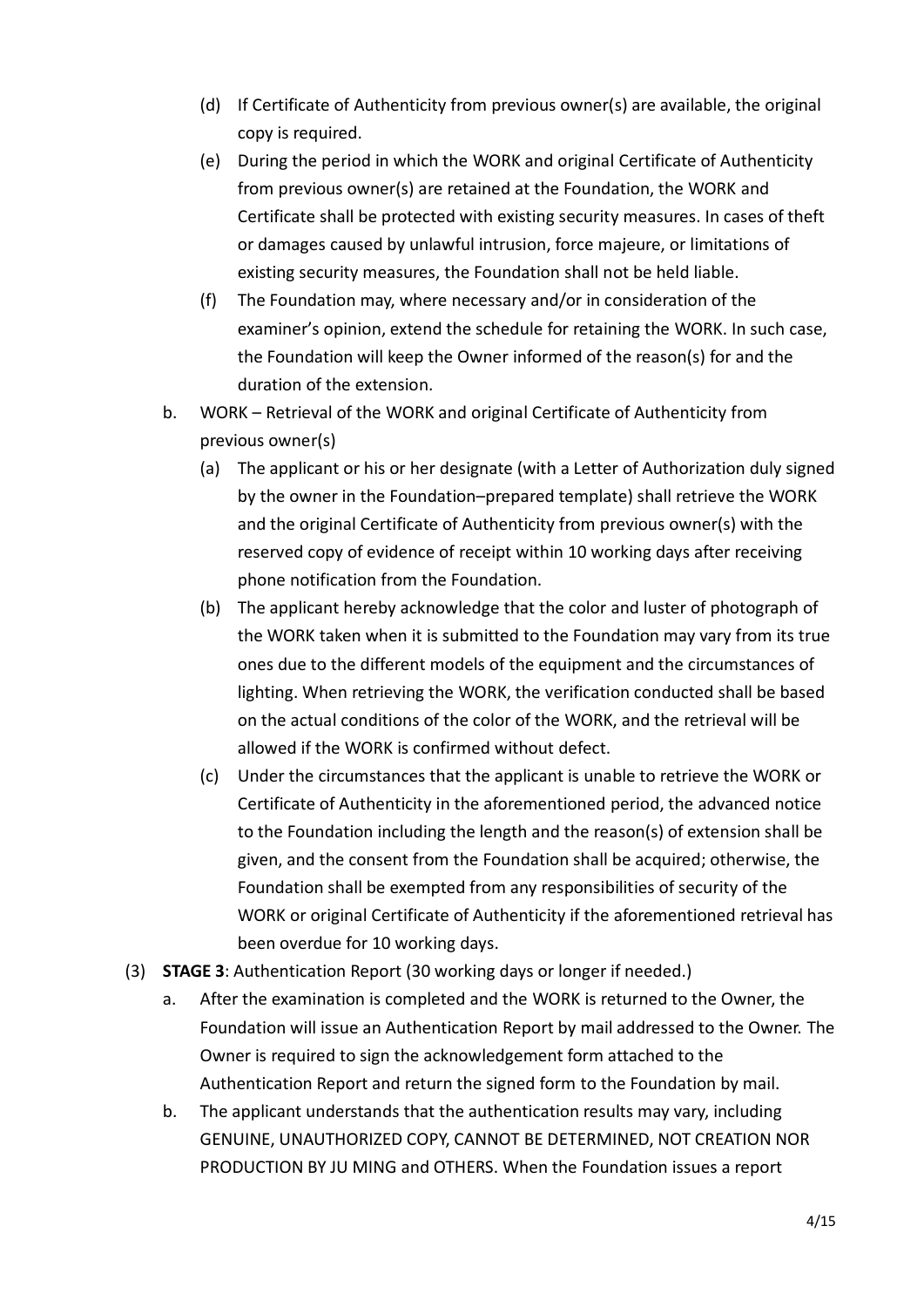indicating CANNOT BE DETERMINED, the Foundation may continue to collect, compare and confirm information related to the report pertaining to the WORK. When evidence constitutes modification of the authentication result, the Foundation may notify the original applicant for assistance on the subsequent authentication process. The authentication result may be updated to GENUINE, UNAUTHORIZED COPY, NOT CREATION NOR PRODUCTION BY JU MING or OTHERS based on the new findings.

- (4) The Foundation will, in principle, issue the Authentication Report on the same WORK once only. If, as confirmed by the Foundation, the WORK the authentication being sought for was examined by the Foundation before, which examination was completed with an Authentication Report issued, the Foundation will issue a written notice to the Owner seeking authentication of the WORK of the result of the Authentication Report issued before and not re-issuing the Authentication Report.
- (5) If any changes of the ownership have occurred when the Authentication work is completed, the original applicant will still be deemed as the receiver of the Work returned and the Authentication Report; nevertheless, the aforementioned provision shall not apply to such a case that the application of the change of the ownership has been submitted by the applicant and approved by the Foundation.
- (6) The Foundation may, where necessary or in consideration of the examiner's opinion, extend the schedule for producing the Authentication Report.

## **6. Authentication Fees and Payment**

(1) Authentication Fees: USD 1,500 in total.

After receiving the official notice from the Foundation about the result of Stage One and notification for submitting the actual artwork for authentication, the applicant shall pay the application fee in full 7 days before the artwork reaches the Foundation. The remittance slip must be scanned and emailed or faxed to the Foundation. Under the circumstances that the Authentication Fees fail to be paid within the required period, the Foundation shall be entitled to reserve the right to refuse to accept the WORK as well as the right to terminate the working procedure of the Authentication.

Gentle Reminder

Remitters shall pay the beneficiary/agent banks' service charges. We expect to receive the full amount of payment.

(2) Payment

Please have the fees payable paid by wire transfer over the counter or via an ATM into the following account:

Bank: Cathay United Bank, Taipei, Taiwan

Bank address: 3F, No. 65, Guan Chien Rd., Taipei, Taiwan R.O.C.

A/C No.: 002081266789

A/C Holder: Nonprofit Organization Juming Culture and Education Foundation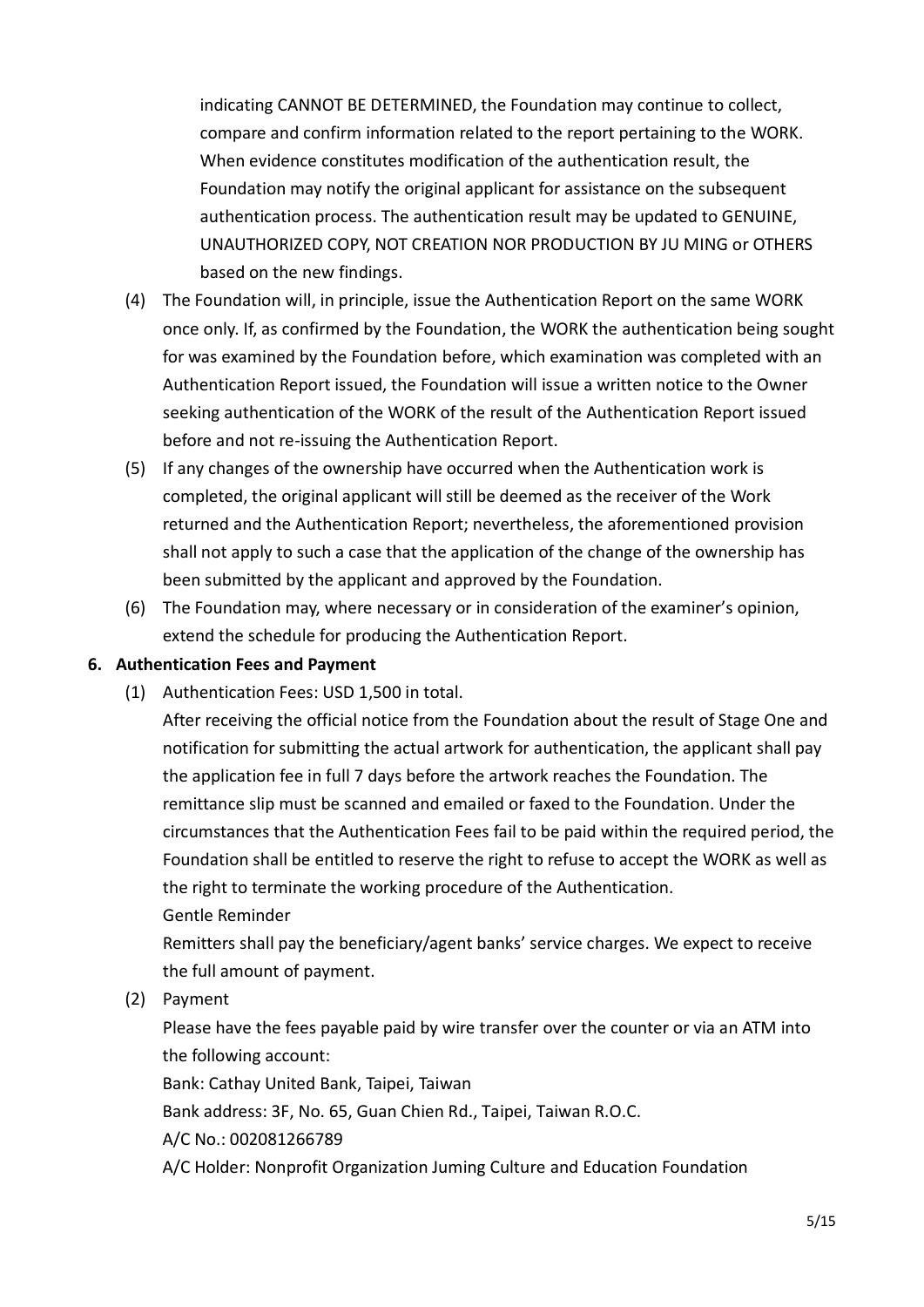### SWIFT CODE: UWCBTWTP

(3) Accounting and Application of Fees Payments Received The Foundation shall issue the uniform invoice for the authentication fees to the applicant.

## **7. Inquiries**

No inquiry into the authentication work being performed during the process of the authentication work will be entertained.

### **8. Disputes, Modification of Authentication Results, and Liability Concerning Authentication**

- (1) In the event that the applicant disagrees with the authentication results provided by the Foundation, the applicant shall file the claim for disputes in written format within one month of the day after receiving the authentication report. The written claim shall be filed through registered mail with acknowledgement by return. The Foundation will not accept any claims filed after the above referenced time frame.
- (2) The applicant is aware of the non-profit nature of the authentication service and that the degree of difficulty associated with each authentication varies. The Foundation conducts the authentication process with available manpower and equipment, and the results serve as a reference only.
- (3) The Foundation continues to develop expertise and database as well as upgrade technology and equipment concerning authentication. From time to time, the Foundation reviews evidence concerning existing and new findings while randomly examining and reviewing past authentication results. The applicant agrees that the Foundation reserves the right to revoke, modify, append or amend the issued authentication reports. The applicant agrees to cooperate with the Foundation on the necessary operation, including but not limited to checking the circulation history and relevant information of the WORK, resubmitting the WORK for evaluation, and returning or replacing the authentication report.
- (4) In the event that the applicant obtains evidence proving that the authentication report issued by the Foundation is erroneous, or that there is evidence of intentional or negligence from the Foundation during the authentication process which leads to physical or fiscal damage, the applicant must provide legitimate reason and evidence to apply for a full refund for the paid authentication fees with five percent annual interest. The applicant also agrees that the above referenced amount is the cap on the liability of the Foundation, including but not limited its representatives and related personnel. In addition to the request for compensation, the applicant agrees not to file other requests, claims, or civil lawsuits against the Foundation, including but not limited to its representatives and related personnel.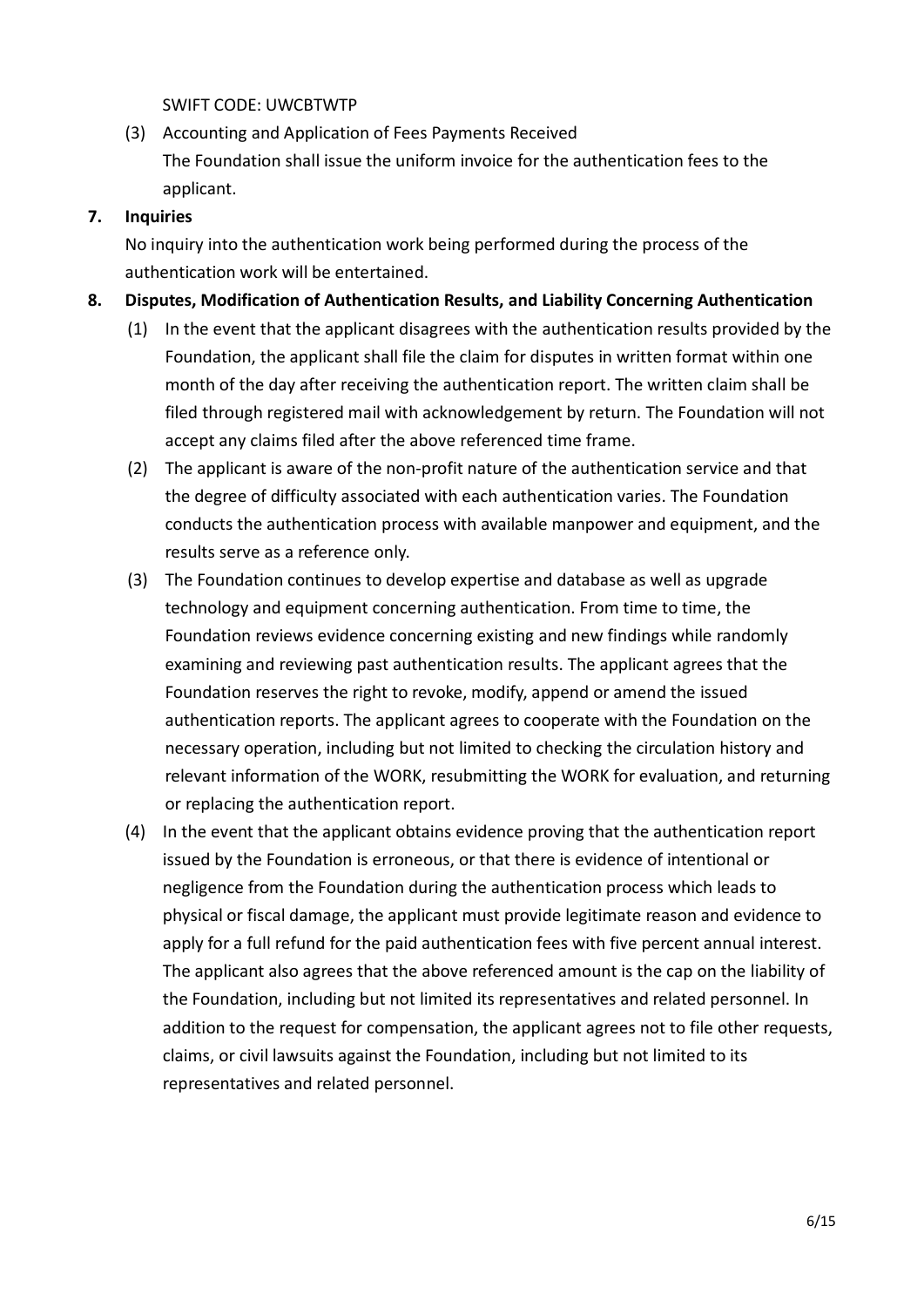### **9. Miscellaneous**

(1) Stolen Goods and Illegal/Irregular Activities

Under the following circumstances, the Foundation is entitled to notify the judicial authorities concerned for examination and terminate the working procedure of the Authentication in the meantime without returning any fee paid by the applicant.

- a. on suspicion over the WORK proposed for authentication being the object of theft;
- b. upon information of the Owner having provided untrue information or made false representation to the Foundation;
- c. upon information of a possible violation of law.
- (2) Use and the Publication of Information

The Foundation is entitled to share the related information of the WORK including but not limited to the photo, title, material, size, weight, indicated edition number, and indicated date, under Authentication with the public for their reference. Nevertheless, the applicant's personal information, such as the name, number of passport, date of birth, address of contact, phone number, and any others submitted for the purpose of the request of the Authentication, shall only be used by the Foundation to contact the applicant and promote its businesses in accordance with the Personal Information Protection Act. Therefore, except acquiring the consent from the applicant or during the process of the judicial inquiry, by no means will the Foundation make it accessible to the public on its own behalf.

- (3) No Onsite Examination of WORK No request for the Foundation to perform the examination of any WORK outside of the premises of the Foundation will be entertained.
- (4) Revision

The Foundation may from time to time revise these Guidelines & Instructions. Owners are advised to prepare the Application Documents in accordance with the Guidelines & Instructions effective on the scheduled request date.

(5) Copies and Forms

Please visit the Foundation's website: [http://www.juming.org.tw](http://www.juming.org.tw/) and click on **Authentication of Works** for the complete text of the Guidelines & Instruction (2022) and the relevant forms for use.

## **10. Questions & Further Information**

Please contact the Authentication Center of the Foundation: No. 2, Xishihu, Jinshan Dist., New Taipei City 208402, Taiwan R.O.C. Email: [auth@juming.org.tw](mailto:auth@juming.org.tw) TEL: +886-2-2498-8387 FAX: +886-2-2498-9041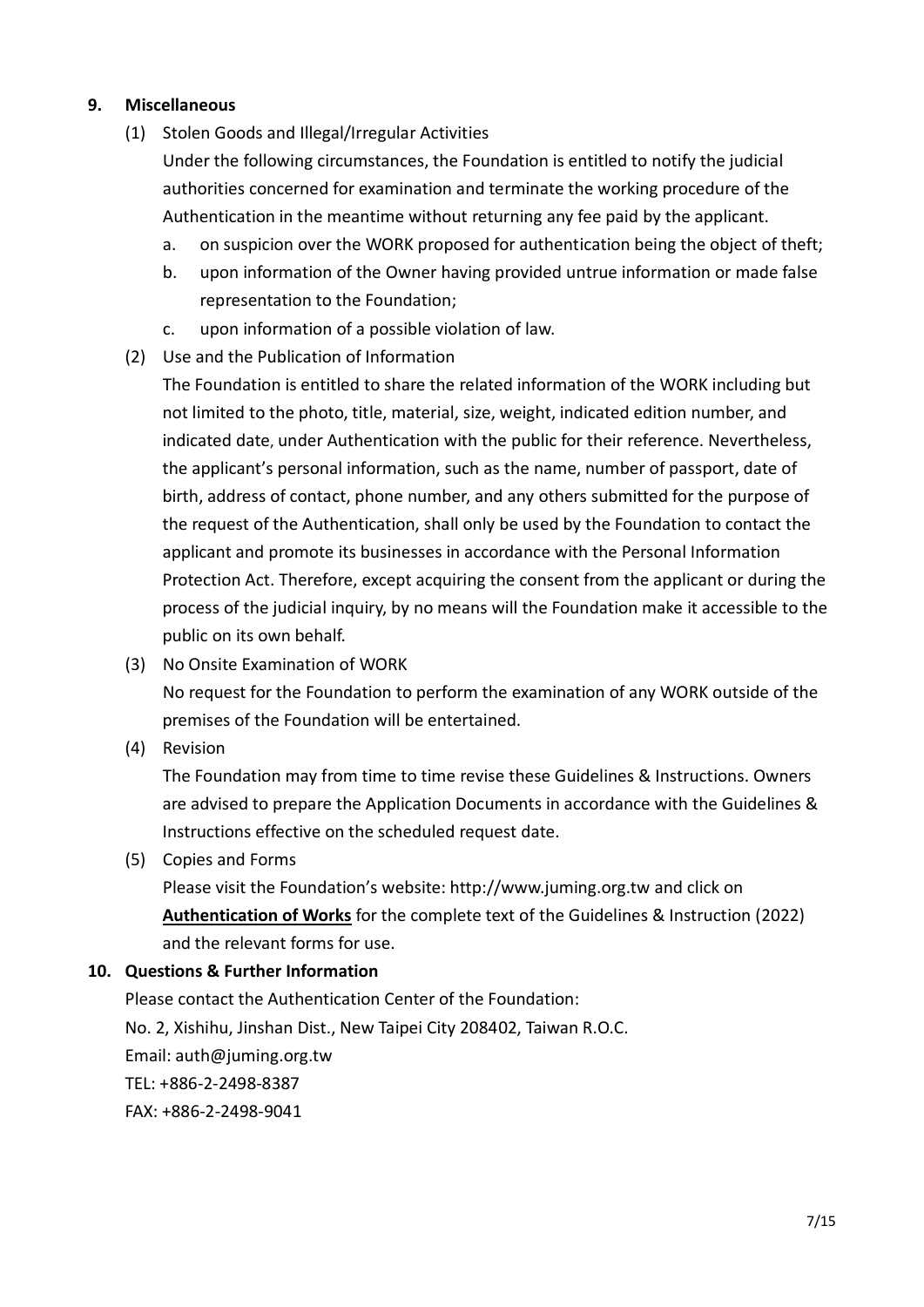# **III. REQUEST FORM<sup>2</sup>**

<u>.</u>

| <b>Notarization Ref.</b>                                                                                             |                      |                 |                   | <b>Notarization Date</b>           |                                                                                                                 |  |
|----------------------------------------------------------------------------------------------------------------------|----------------------|-----------------|-------------------|------------------------------------|-----------------------------------------------------------------------------------------------------------------|--|
| <b>Request Date</b>                                                                                                  |                      |                 |                   |                                    | yyyy / mm / dd                                                                                                  |  |
| Owner                                                                                                                | Full Name (in block) |                 |                   |                                    |                                                                                                                 |  |
| (Must be the legal owner                                                                                             | Passport No.         |                 |                   |                                    |                                                                                                                 |  |
| of the work)                                                                                                         | Date of Birth        |                 |                   |                                    | yyyy / mm / dd                                                                                                  |  |
| <b>Mailing Address</b>                                                                                               |                      |                 |                   |                                    |                                                                                                                 |  |
| Telephone                                                                                                            | Office/              |                 | Home/             | Mobile/                            |                                                                                                                 |  |
| Email                                                                                                                |                      |                 |                   |                                    |                                                                                                                 |  |
| <b>Description of WORK</b>                                                                                           |                      |                 |                   |                                    |                                                                                                                 |  |
| Material                                                                                                             |                      |                 |                   |                                    |                                                                                                                 |  |
| Size                                                                                                                 |                      |                 |                   |                                    | $(cm / L \times W)$                                                                                             |  |
| Indicated Edition No.                                                                                                |                      |                 |                   |                                    |                                                                                                                 |  |
| <b>Indicated Date</b>                                                                                                |                      |                 |                   |                                    |                                                                                                                 |  |
|                                                                                                                      | Acquired from        |                 |                   |                                    |                                                                                                                 |  |
|                                                                                                                      | Contact info         | (TEL/ADD/email) |                   |                                    |                                                                                                                 |  |
| Acquisition of Work                                                                                                  | Date acquired        |                 |                   |                                    |                                                                                                                 |  |
|                                                                                                                      | Method               |                 | ]Received as gift |                                    |                                                                                                                 |  |
|                                                                                                                      |                      |                 |                   | ] By purchase (purchasing price: _ |                                                                                                                 |  |
| Purpose of Seeking                                                                                                   |                      |                 |                   |                                    |                                                                                                                 |  |
| Authentication                                                                                                       |                      |                 |                   |                                    |                                                                                                                 |  |
| Others (if any)                                                                                                      |                      |                 |                   |                                    |                                                                                                                 |  |
| I understand the Foundation's Collection & Conservation Dept. provides special conservation services with respect to |                      |                 |                   |                                    |                                                                                                                 |  |
| works created and produced by Mr. JU Ming, I hereby                                                                  |                      |                 |                   |                                    |                                                                                                                 |  |
|                                                                                                                      |                      |                 |                   |                                    | ] Agree for the Foundation to disclose the above information relating to the WORK and the above contact info to |  |
| its Collection & Conservation Dept. for filing purpose and contacts.                                                 |                      |                 |                   |                                    |                                                                                                                 |  |
| ] Withhold I do not wish to restore the artwork.                                                                     |                      |                 |                   |                                    |                                                                                                                 |  |
| Language of Authentication Report: [ ] Chinese<br>(Please check one.)<br>[ ] English.                                |                      |                 |                   |                                    |                                                                                                                 |  |
| ] Uniform Invoice Number Not Required [ ] Uniform Invoice Number Required:<br>Authentication Fees: [                 |                      |                 |                   |                                    |                                                                                                                 |  |
|                                                                                                                      |                      |                 |                   |                                    |                                                                                                                 |  |
| By:                                                                                                                  |                      |                 |                   | (Owner's Signature)                |                                                                                                                 |  |

 $^2$  Please fill out each blank with information as detailed as possible to help accelerate the authentication work. The detailed information provided will be used by and only by the Foundation to conduct necessary contacts and perform relevant research and verification work.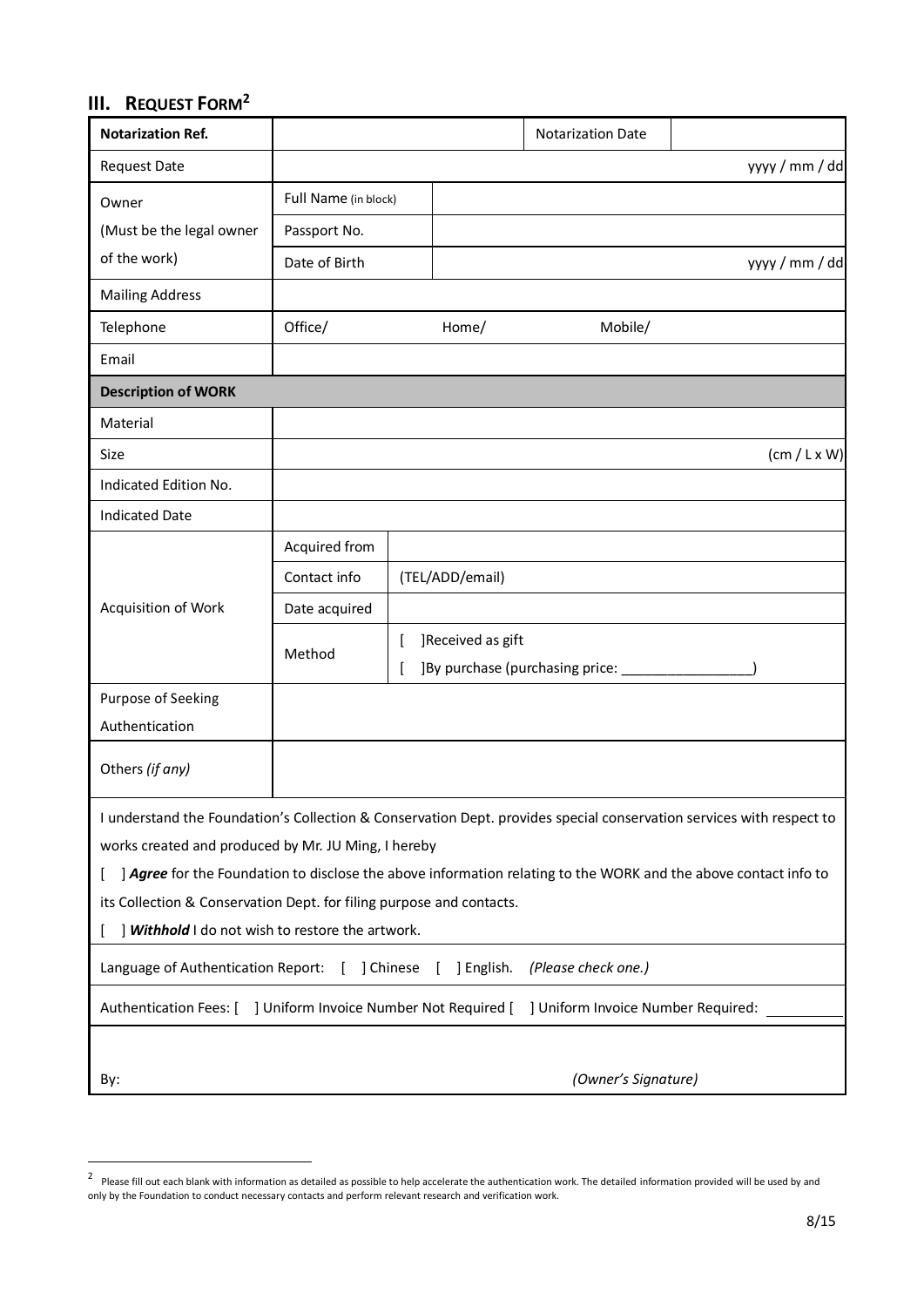## **IV. PICTURES OF WORK<sup>3</sup>**

ŗ

<u>.</u>

*Please affix up to 2 pictures of the WORK designated as indicated below and provide, if available, a copy of the electronic file of the pictures.* 

| Please affix the front view picture in this box.                                                                          |
|---------------------------------------------------------------------------------------------------------------------------|
| Please affix the picture of close-up view of artist's signature indicated on WORK in this box.<br>$\mathsf{N}/\mathsf{A}$ |

 $3$  The pictures of the eight (8) designated views of the WORK shall be in the size of 4"x6" each and pasted in the designated page. Please provide the electronic file of the pictures (if available) in the form of an optical disk to help accelerate the authentication work.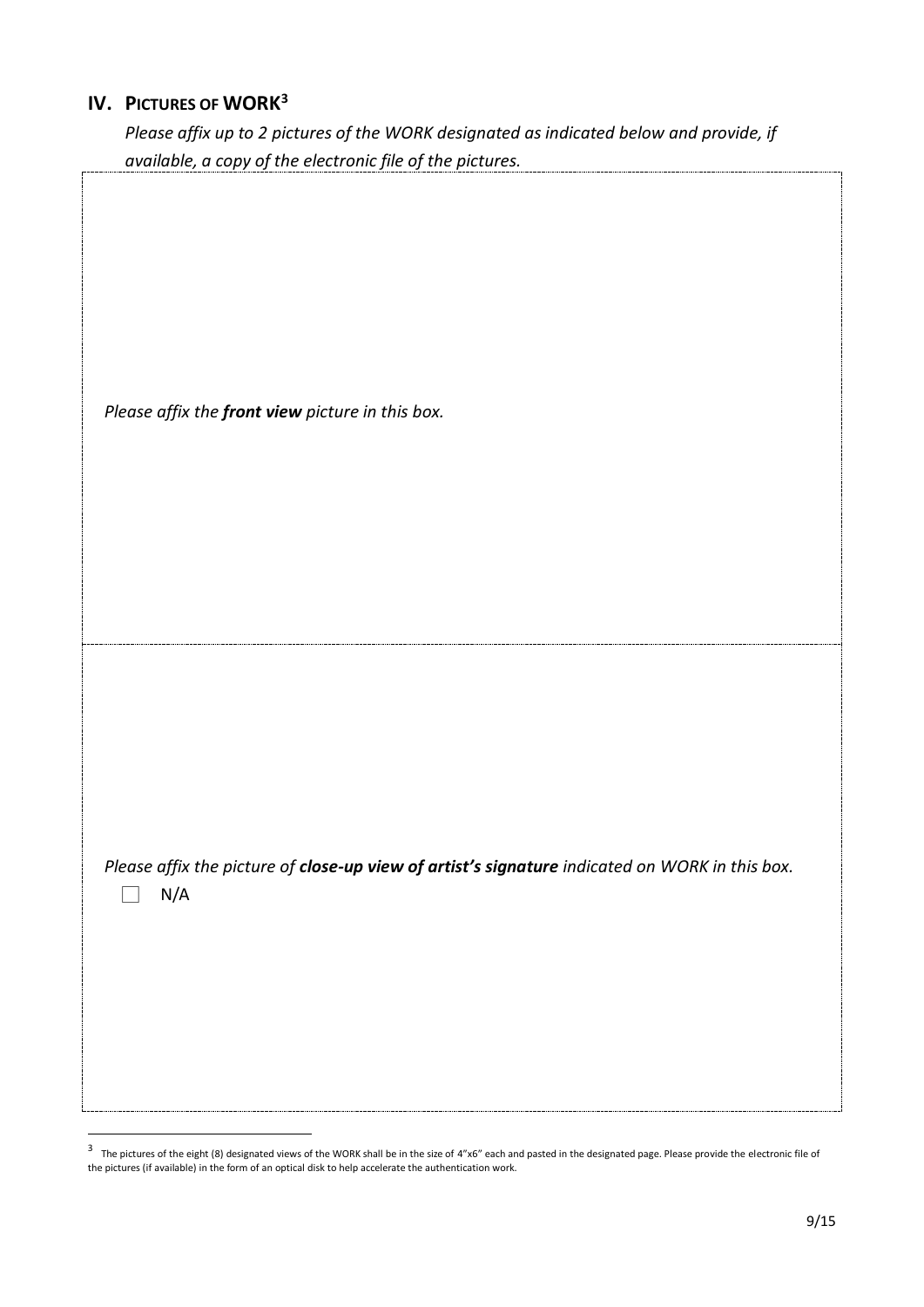## **V. PHOTOCOPIES OF OWNER'S PASSPORT**

*Please affix a photocopy of the front page in this box.*

*Please affix a photocopy of the back page in this box.*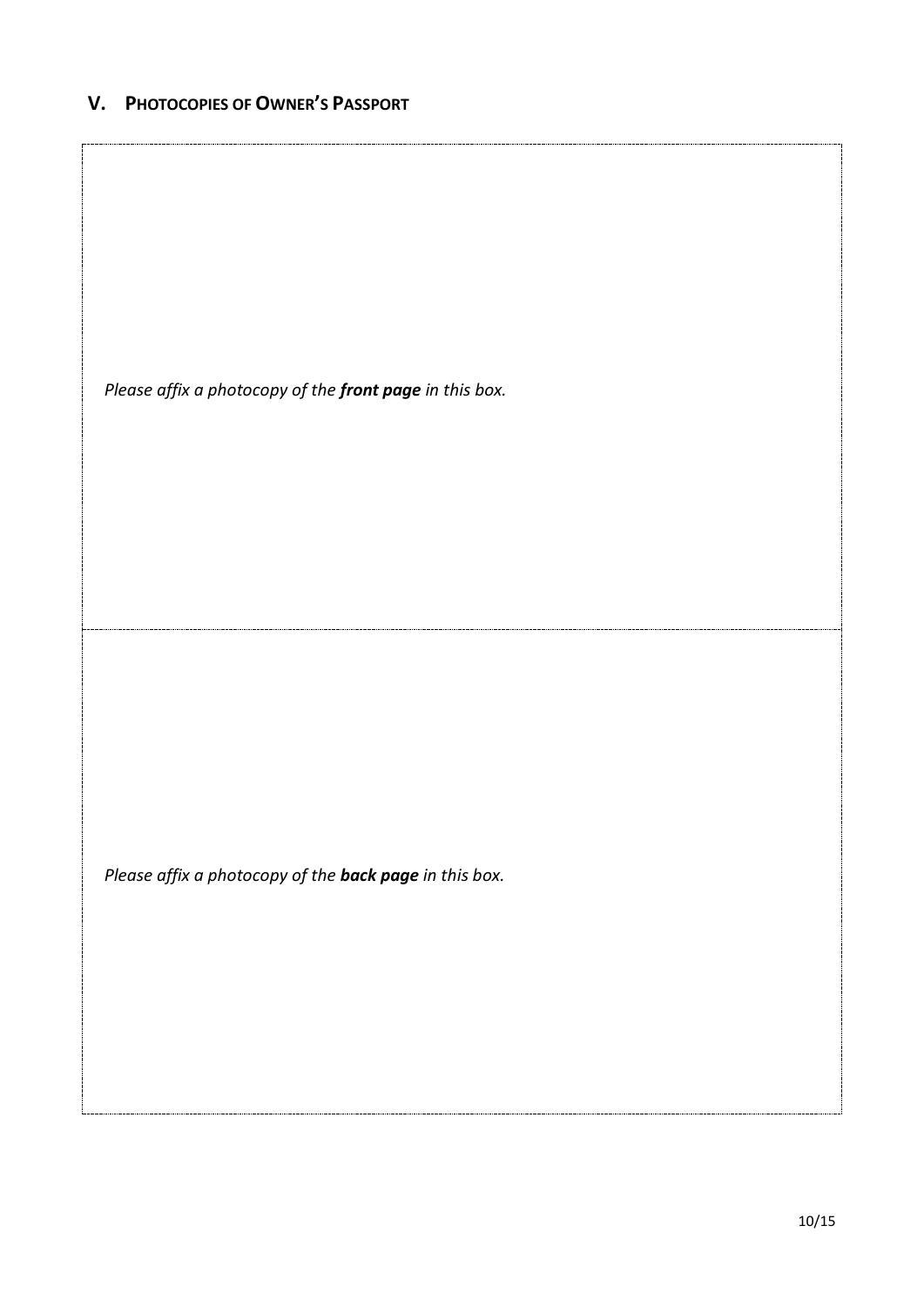*Please affix a photocopy of bank receipt of the fees payment wired in this box. (To be affixed by the Foundation: Payment shall be wired upon receiving written notice of Stage One result, and the receipt for remittance shall be faxed to the Foundation.)*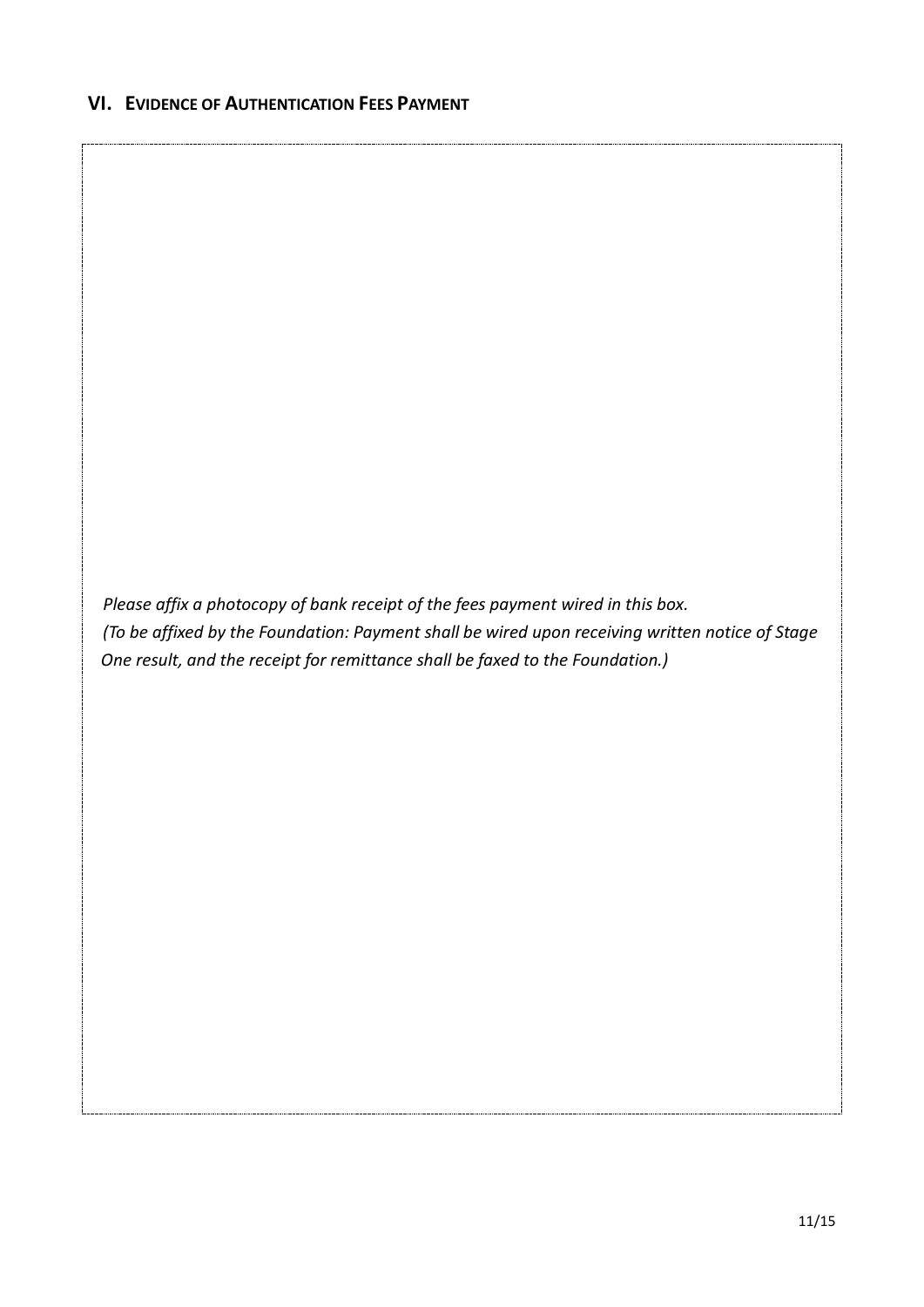## **VII. CERTIFICATE OF AUTHENTICITY AND PROOF OF PURCHASE**

In the case that certificate of authenticity from previous owner(s) are available, please provide the original copy for review when submitting the WORK during Stage 2.

| Please affix a color copy of the front of Certificate of Authenticity here.<br>The Certificate of Authenticity was not provided by the previous owner.<br>The Certificate of Authenticity has been lost after the purchase. |  |
|-----------------------------------------------------------------------------------------------------------------------------------------------------------------------------------------------------------------------------|--|
|                                                                                                                                                                                                                             |  |
|                                                                                                                                                                                                                             |  |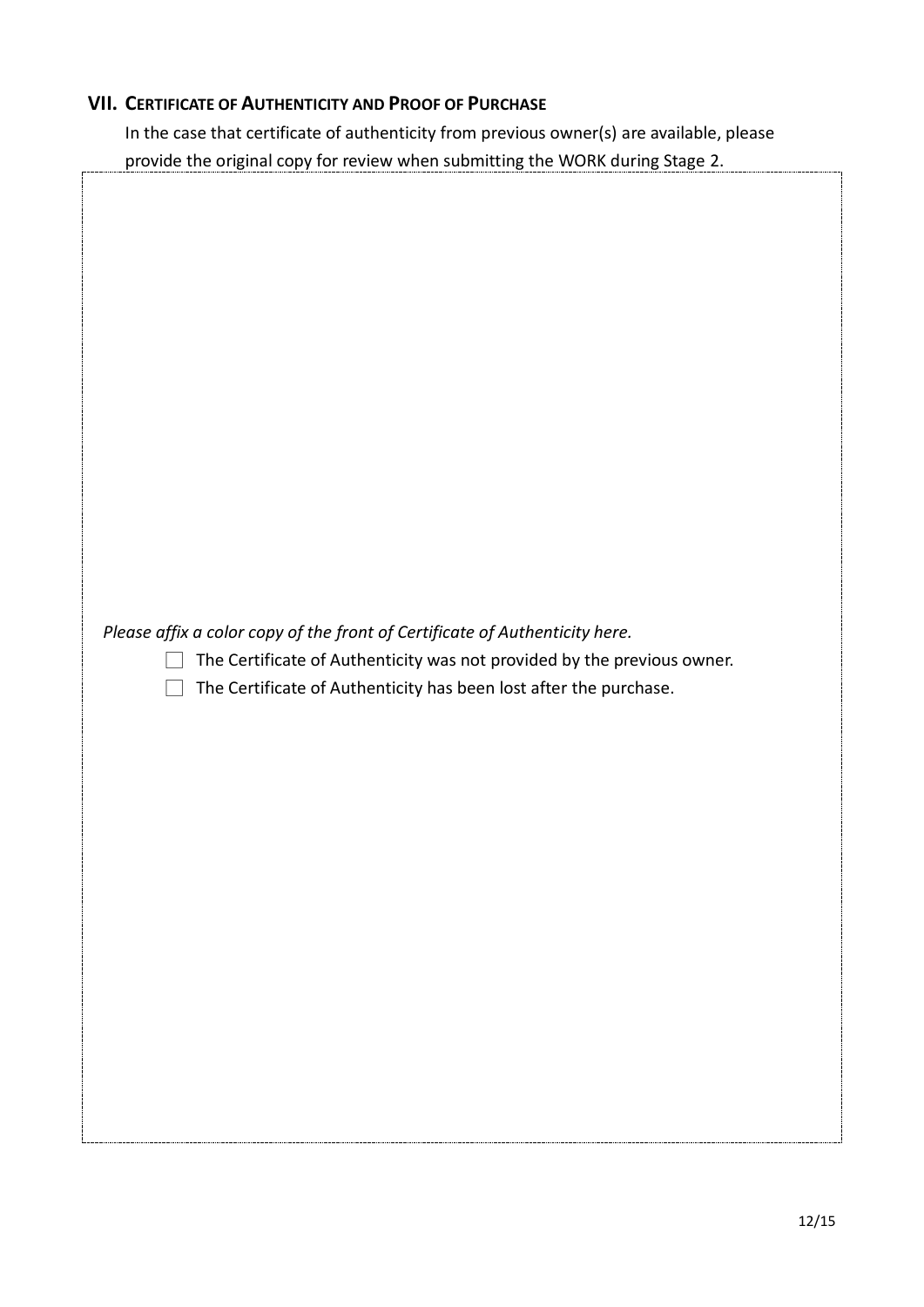*Please affix a color copy of the back of Certificate of Authenticity here.*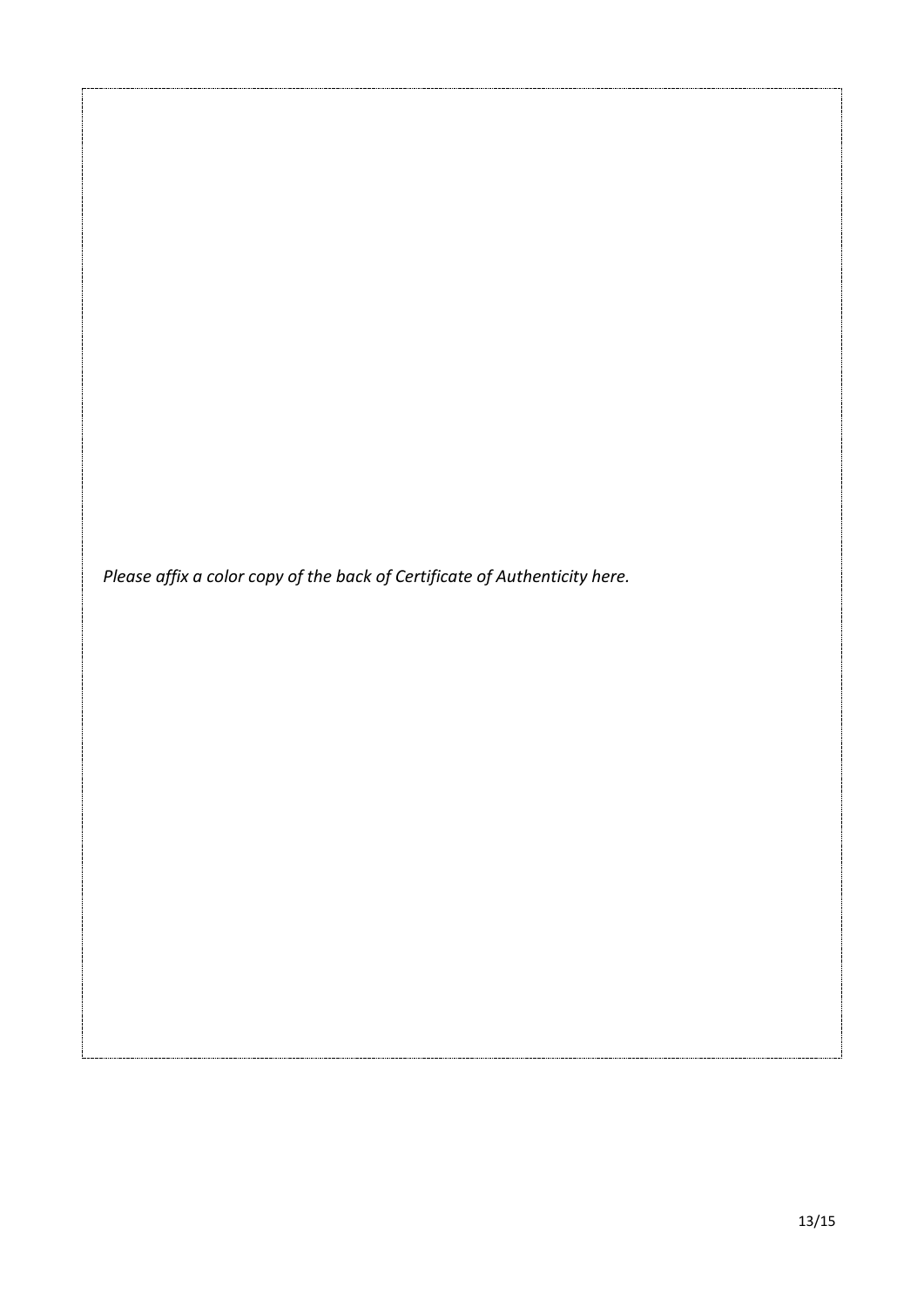*Please affix the proof of purchase here.*

□ Without a Proof of Purchase.